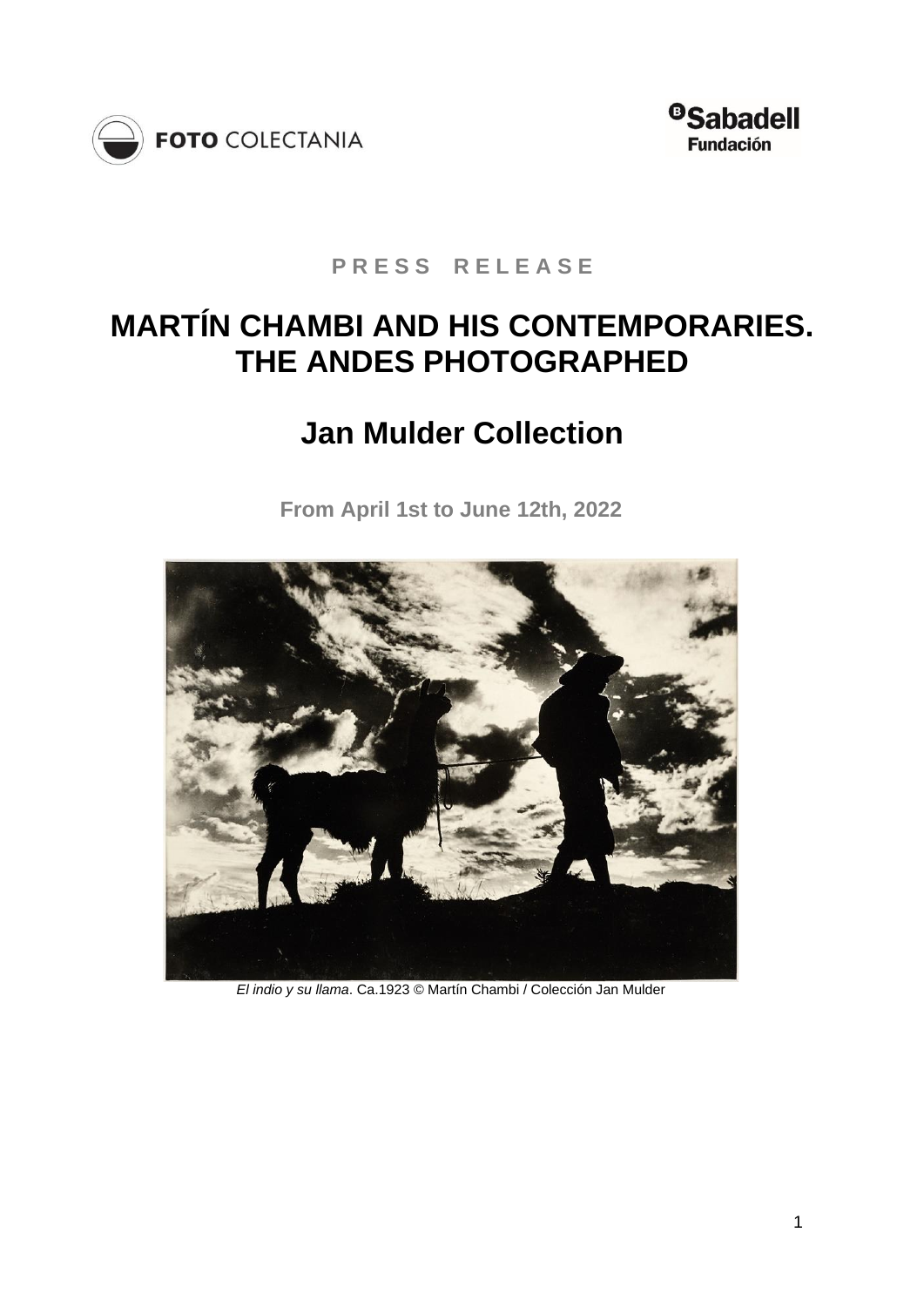## **Foto Colectania presents an anthology of the great Peruvian photographer Martín Chambi and his contemporaries**

- **Martín Chambi photographed Machu Picchu and the Peruvian Andes for years, becoming an emblem of contemporary and documentary photography in Latin America in the first half of the 20th century.**
- **In the exhibition, Chambi's photographs dialogue with works by Irving Penn, Eugene Harris, Werner Bischof, Robert, Pierre Verger, Max T. Vargas, Luigi Gismondi and Manuel Mancilla, among others, who visited the Peruvian highlands during the same period as Chambi.**
- **The exhibition has been organized thanks to the support of Fundación Banco Sabadell.**

Fundación **Foto Colectania**, thanks to the support of Fundación Banco Sabadell, presents from 1st April the exhibition *Martín Chambi and his contemporaries. The Andes photographed*, curated by **Andrés Garay** and **Stefano Klima**.

Martín Chambi represents a turning point in Latin American photography in the first half of the 20th century. He dedicated his entire life to photography and his work has been widely recognized, both in his times and today.

Of indigenous origin, Chambi (Coaza, 1891-Cusco, 1973), photographed the Peruvian Andes for years, vindicating the pre-Hispanic past through images of Inca ruins and portraits of daily life in Andean communities in the early 20th century. In this way, Chambi incorporated a new perspective to the local photography of the time, proposing a unifying view of Peru and shedding light on the indigenous discourses that were beginning to gain strength in this area.

In 1924 he photographed Machu Picchu, the second to do so after Hiram Bingham in 1913 for National Geographic magazine. Through this experience, his work enters a new stage where the handling of light, form, space and texture, added to a very particular way of framing, make him an emblem of contemporary and documentary photography in Peru and Latin America.

In this exhibition, Martín Chambi's photographs dialogue with works by **Irving Penn, Eugene Harris, Werner Bischof, Robert Frank, Pierre Verger, Max T. Vargas, Luigi Gismondi**  and **Manuel Mancilla**, among others, who visited the southern Andean areas of Peru during the same period as Chambi. The meeting of these multiple gazes dilates the construction of the collective imaginary of the millenary Andean culture of the time whilst showing the important legacy that marked the photographic production of their predecessors.

The exhibition brings together more than 100 photographs from the **Jan Mulder collection**, the largest of Martin Chambi's original photographs yet.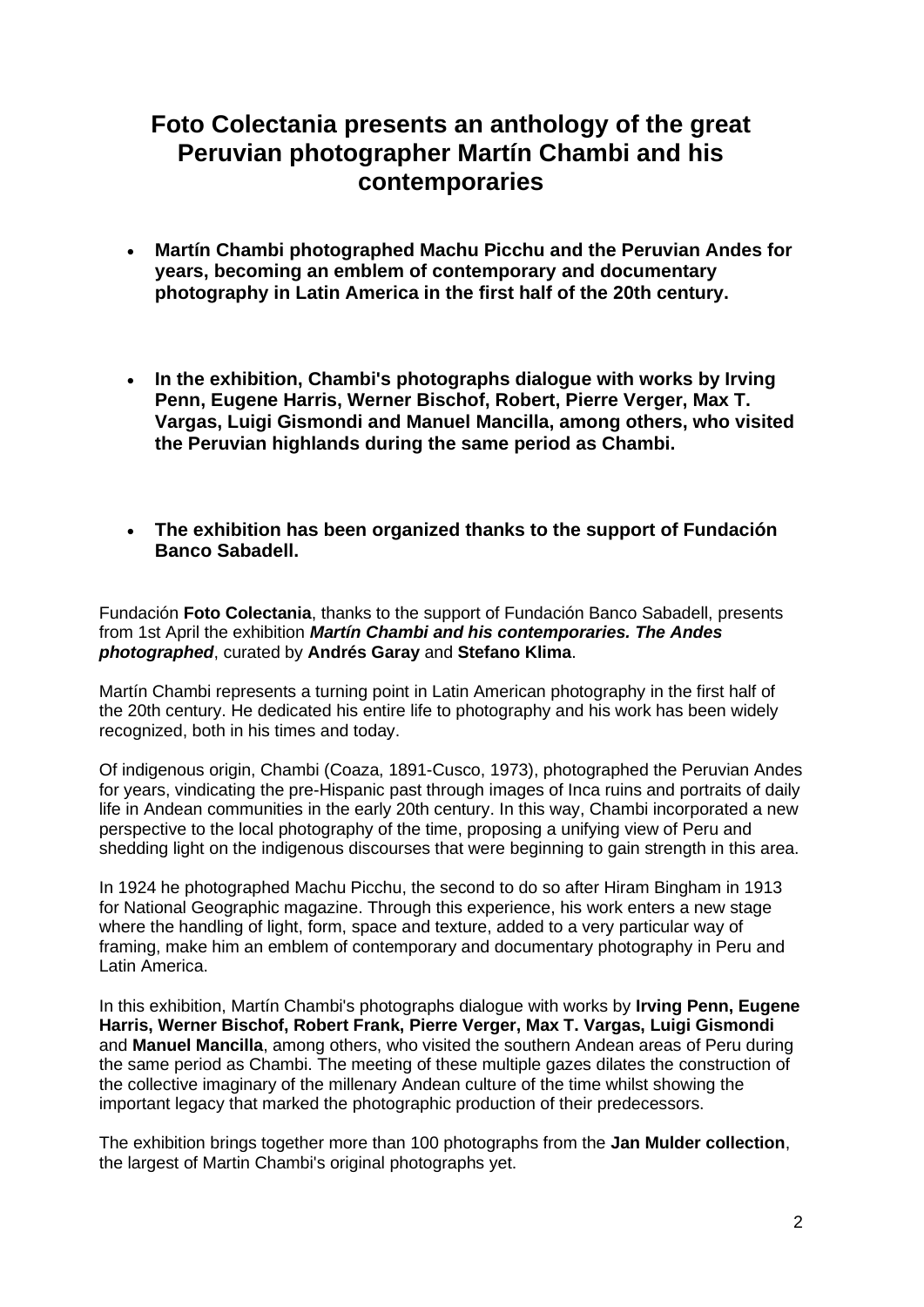## **PRESS IMAGES**

### **Press images available on: https://cutt.ly/WA6ym04**

*The use of these photographs is restricted to the illustration of the exhibition in Foto Colectania. Please do not omit the reference to the copyright of the images.*



**MARTÍN CHAMBI**

*El Barrio Oriental de Machu Picchu y, al fondo, el Huayna* Picchu. 1928

© Martín Chambi / Colección Jan Mulder



**MARTÍN CHAMBI**

*El Rodadero, Cusco*. Ca.1928

© Martín Chambi / Colección Jan Mulder



**MARTÍN CHAMBI** *El indio y su llama*. Ca.1923

© Martín Chambi / Colección Jan Mulder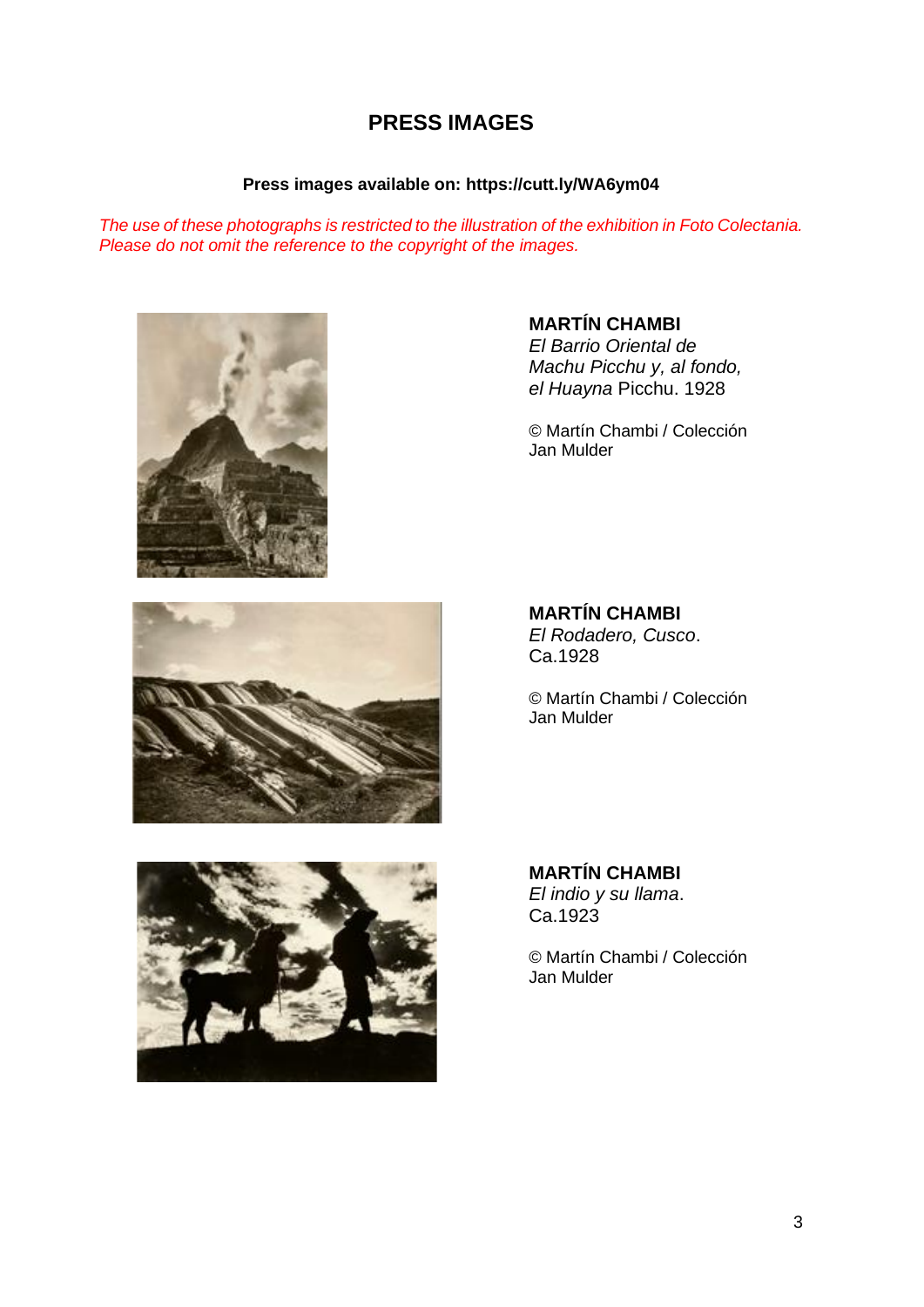

**MARTÍN CHAMBI** *Joven indígena en estudio*. Ca. 1923

© Martín Chambi / Colección Jan Mulder



### **MARTÍN CHAMBI**

*Autorretrato en la moto de Mario Pérez Yáñez, primera moto en Cusco*. 1934

© Martín Chambi / Colección Jan Mulder



**MARTÍN CHAMBI** *Piedra de los doce ángulos, Cusco*. Ca. 1925

© Martín Chambi / Colección Jan Mulder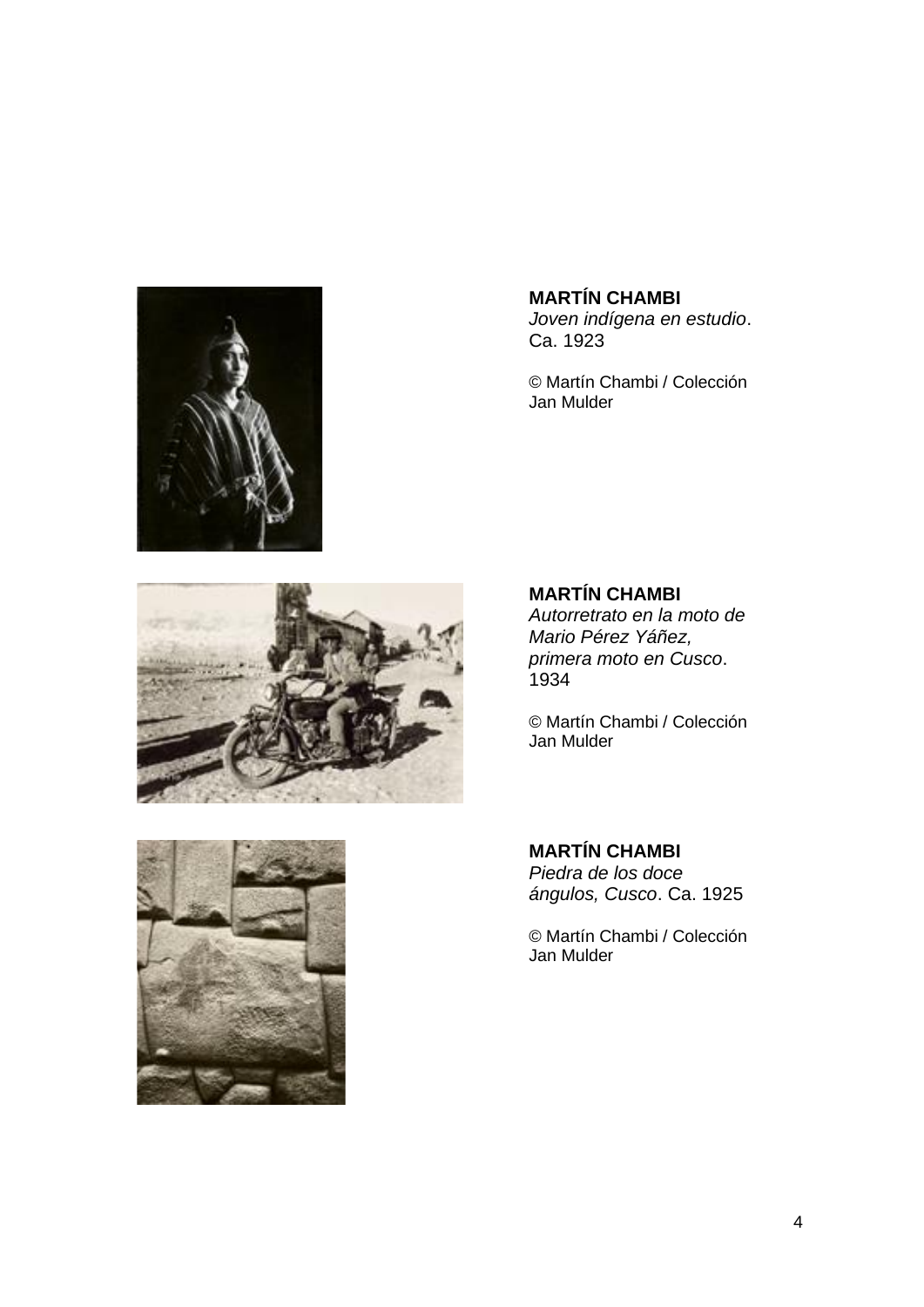







**ROBERT FRANK** *Perú*. 1948

© Robert Frank / Colección Jan Mulder

**EUGENE HARRIS** *Niño peruano con flauta*. 1954

© Eugene Harris / Colección Jan Mulder

**MAX T. VARGAS** *Balsas en Lago Titicaca, Puno*. Ca. 1900

© Max T. Vargas / Colección Jan Mulder

**LUIGI GISMONDI** *Autorretrato en la Chulpa Real, ruinas incaicas de Sillustani, Puno*. Ca. 1910

© Luigi Gismondi / Colección Jan Mulder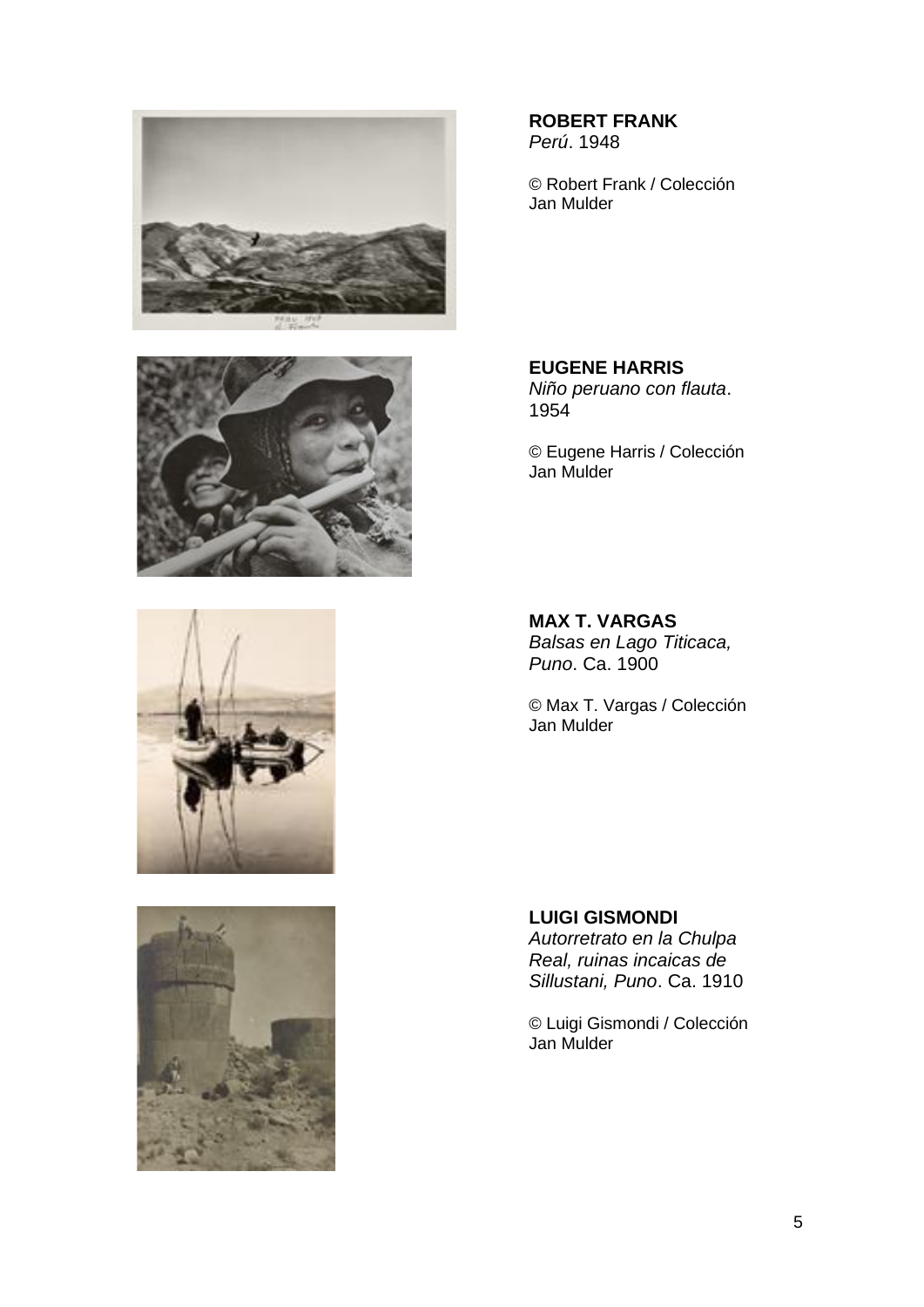## **FOTO COLECTANIA FOUNDATION**

Foto Colectania is a non-profit organization, created in Barcelona in 2002, with the aim of disseminating photography and making it known in the social, artistic and educational field of our country. The programs that are carried out, from exhibitions to activities and publications, are based on the creation of an innovative and participatory project whose main axis is thought around the image.

Based on Paseo Picasso 14, in the Born district, Foto Colectania has established itself as a reference center in the field of photography that houses a photographic collection of more than 3,000 works by 80 Spanish and Portuguese authors, in addition to the archive by photographer Francisco Gómez and other collections from various private collectors. Apart from the exhibition space, the new headquarters has a conservation chamber to house his photography collection, a library, and an audiovisual room.

[www.fotocolectania.org](http://www.fotocolectania.org/)

## **FUNDACIÓN BANCO SABADELL**

The Banco Sabadell Foundation is the main partner of Foto Colectania and participates in the exhibition *Martín Chambi and his contemporaries. The Andes photographed*.

The Banco Sabadell is the expression of Banco Sabadell's commitment to the progress and welfare of people. Its objective is to promote dissemination, training and research activities in the educational, scientific and cultural fields, as well as to encourage and support young talent. Throughout these years, the Foundation has contributed to promoting activities in these fields and has also consolidated its position as organizer of the prestigious Banco Sabadell Foundation Award for Biomedical Research, Banco Sabadell Foundation Award for Science and Engineering, Banco Sabadell Foundation Award for Economic Research and Banco Sabadell Foundation Award for Marine Sustainability.